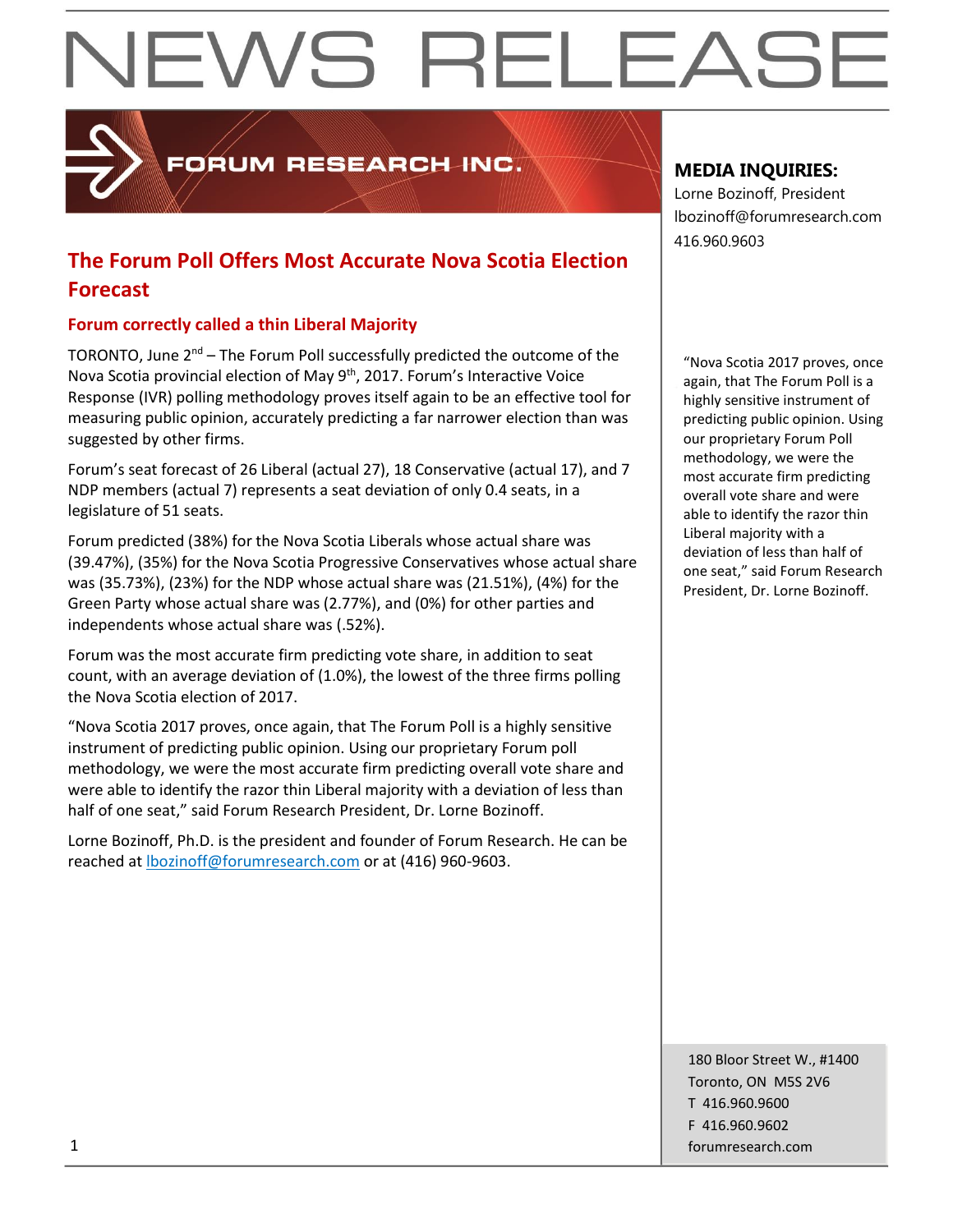## **NEWS RELEASE**



### FORUM RESEARCH-INC.

#### **Methodology**

Forum only used the final election prediction numbers published by each organization prior to Election Day.

To calculate the average deviation Forum Research compared survey results per party to actual election results. The deviation per party was then averaged to determine overall accuracy in predicting the election.

#### **MEDIA INQUIRIES:**

Lorne Bozinoff, President lbozinoff@forumresearch.com 416.960.9603

180 Bloor Street W., #1400 Toronto, ON M5S 2V6 T 416.960.9600 F 416.960.9602 2 forumresearch.com